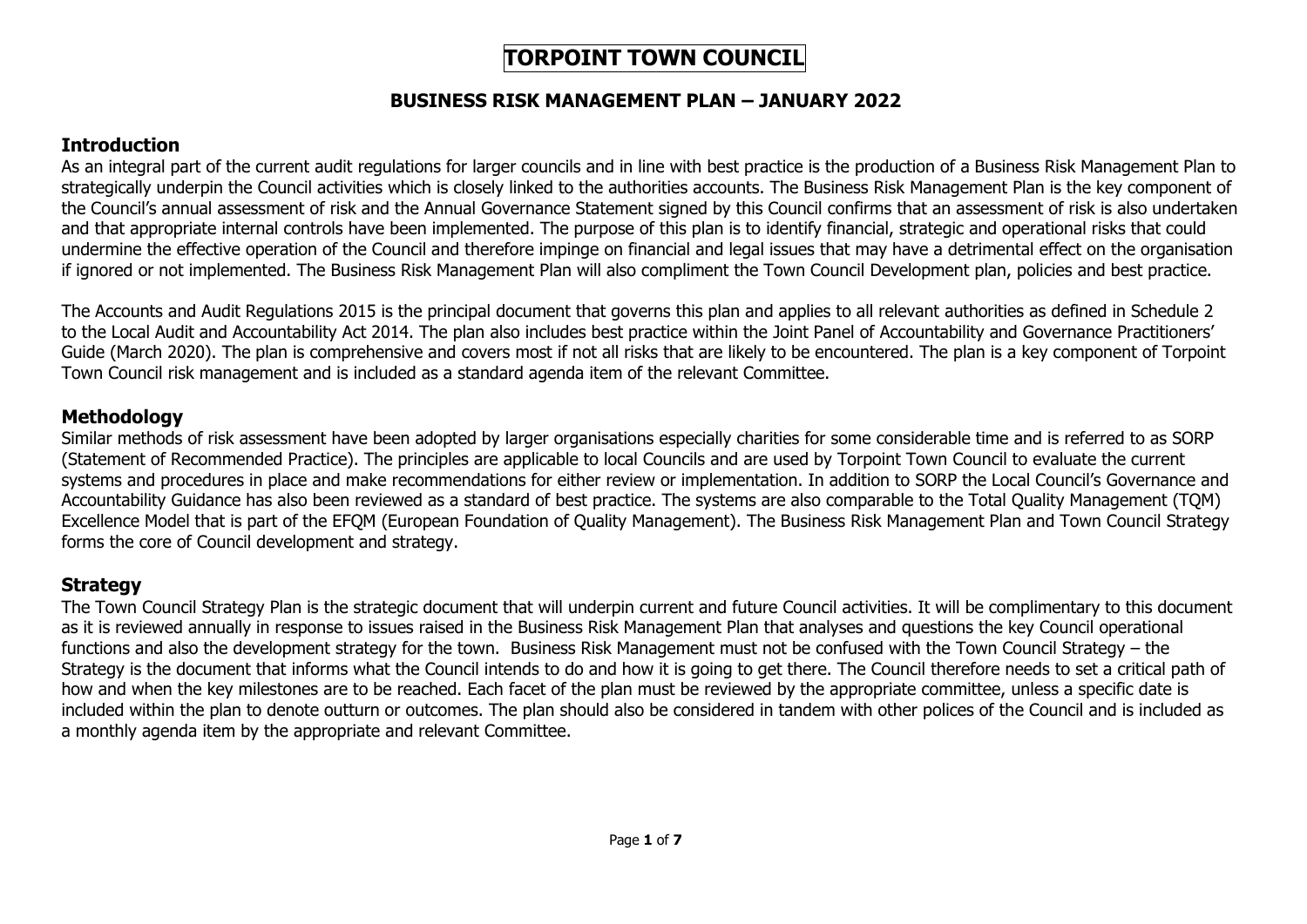| <b>QUESTIONS/ISSUES</b>                                                                                   | <b>RISK/OBSERVATIONS</b>                                                   | <b>RISK</b> | <b>IMPACT</b>                                                                    | <b>PLANNED ACTION</b>                                                                                                                                                             | <b>BY WHOM</b>                                             |
|-----------------------------------------------------------------------------------------------------------|----------------------------------------------------------------------------|-------------|----------------------------------------------------------------------------------|-----------------------------------------------------------------------------------------------------------------------------------------------------------------------------------|------------------------------------------------------------|
| <b>Strategic Issues</b>                                                                                   |                                                                            |             |                                                                                  |                                                                                                                                                                                   |                                                            |
| How are the Council's<br>objectives to be translated<br>into a Business Plan for the<br>next three years? | Clear direction, objectives and<br>focus                                   | Yes         | Lack of guidelines<br>Poor decisions<br>No direction<br>No confidence in Council | Review and agree the Town<br>Council's strategy annually.<br>Review any changes in legislation and<br>impact on Council activities.                                               | D & L Comm.<br>/AMO Comm.<br>Council, Town<br>Clerk & RFO. |
|                                                                                                           | <b>Financial Stability</b>                                                 | Yes         | Financial instability                                                            | Liaise with Cornwall Council. Review                                                                                                                                              |                                                            |
|                                                                                                           | Blueprint for new councillors                                              | Yes         | Poor decisions<br>Disenfranchised<br>Lack of interest<br>Apathy/indecisiveness   | localism, devolution and potential<br>partnership arrangements. Application<br>of due diligence and financial risk<br>assessment.                                                 | On-going                                                   |
|                                                                                                           | Preparation and Planning to<br>take into account changes in<br>legislation | Yes         | <b>Financial Penalties</b><br>Poor perception of the<br>Council by public        | Review finances and any financial<br>implications of existing and new<br>projects                                                                                                 |                                                            |
| How is the Council going to<br>achieve its objectives?                                                    | Regular review of objectives                                               | Yes         | Underachieve if<br>unsustainable                                                 | Agree annual objectives and<br>$\bullet$<br>generate an annual Business Plan                                                                                                      |                                                            |
|                                                                                                           | Clear Statement to electorate                                              | Yes         | No confidence and<br>misunderstandings                                           | with a 3-year horizon.<br>Allocate at least one meeting per                                                                                                                       |                                                            |
|                                                                                                           | Engaging Key officers and<br>Stakeholders                                  | Yes         | Disenfranchise and poor<br>motivation                                            | annum to discuss proposals with all<br>Councillors present.                                                                                                                       |                                                            |
|                                                                                                           | Setting Key milestones,<br>objectives and outcomes                         | Yes         | Targets slip<br>Poor performance                                                 | Implement a programme for any new<br>Councillors to familiarise themselves                                                                                                        |                                                            |
| What would stop the<br>Council achieving those<br>aims                                                    | Change in Legislation<br>Poor budget control<br>Change of Council          | Yes         | Failure to achieve the<br>plan                                                   | with Council practices and procedures.<br>Regular CPD for Councillors.<br>Production of PID and Project<br><b>Statements</b><br>Set targets to implement any new<br>arrangements. |                                                            |
| <b>Operation - Assets</b>                                                                                 |                                                                            |             |                                                                                  |                                                                                                                                                                                   |                                                            |
| Are assets safeguarded<br>against inappropriate use<br>and fraud?                                         | Procedures in place to prevent<br>inappropriate use and fraud              | Yes         | <b>Financial loss</b><br>Loss of Confidence<br>Illegal activities                | Regular inventory and insurance<br>reviews and implementation of JPAG<br>recommendations                                                                                          | AMO/F&P<br>Committees,<br><b>Town Clerk</b>                |
| Is ownership documented?                                                                                  | <b>Asset Register</b>                                                      | Yes         | <b>Financial Loss</b><br>No insurance cover                                      | Regular review of current assets<br>Annual review of Financial Regulations                                                                                                        | & RFO and<br>Ops                                           |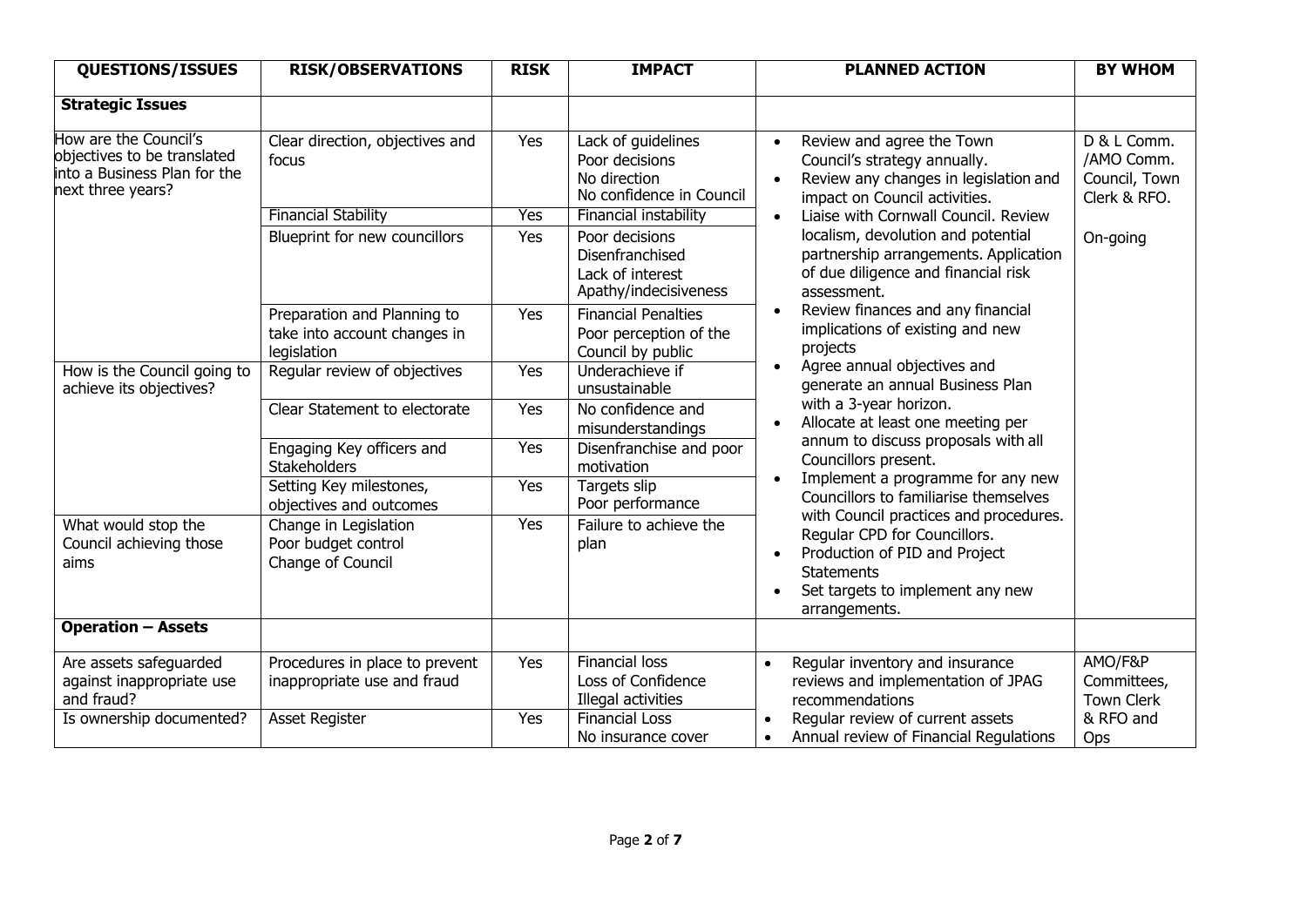| Are assets physically<br>secure?                                            | Security of assets                                                                                                                                | Yes | Possible criminal activity<br>No insurance cover<br><b>Financial loss</b>                 | Assets are security marked<br>Manager.<br><b>Annual Asset Condition Survey</b><br>$\bullet$<br>Procedures for purchase, storage and<br>$\bullet$<br>disposal of fixed assets.<br>Procedures for premises security<br>$\bullet$<br>Production of Financial Risk Assessment<br>$\bullet$                                                                                                                          |
|-----------------------------------------------------------------------------|---------------------------------------------------------------------------------------------------------------------------------------------------|-----|-------------------------------------------------------------------------------------------|-----------------------------------------------------------------------------------------------------------------------------------------------------------------------------------------------------------------------------------------------------------------------------------------------------------------------------------------------------------------------------------------------------------------|
| <b>Operation - Liabilities</b>                                              |                                                                                                                                                   |     |                                                                                           |                                                                                                                                                                                                                                                                                                                                                                                                                 |
| Are all liabilities identified<br>and recorded                              | Insurance is adequate and<br>robust in all Council activities.<br>Insurance levels reviewed in<br>accordance with market and<br>legal conditions. | Yes | Loss of income<br>Invalid insurance cover<br>Illegal activities                           | Review of Asset Register and Insurance<br>Council,<br>$\bullet$<br>Finance and<br>Schedule.<br>Personnel<br>Insurance is adequate for council<br>$\bullet$<br>Committee,<br>activities.<br><b>Town Clerk</b><br>Regular Reports of Debtors/Creditors.<br>$\bullet$<br>& RFO.<br>Regular report of overtime and casual<br>$\bullet$<br>hours.                                                                    |
| Who can commit Council<br>funds                                             | Financial Regulations in place<br>Delegation is made to<br>appropriate Officer                                                                    | Yes | Illegal decisions and<br>activity<br>Fraud<br><b>Financial loss</b>                       | Council, F&P,<br>Annual review of Financial Regulations<br>$\bullet$<br>AMO & D&L<br>Delegation to Committees or officers<br>$\bullet$<br>Committees and<br>formally recorded.<br>Budgets are allocated and monitored<br>Town Clerk &<br>$\bullet$<br>Individual members prohibited from<br><b>RFO</b><br>$\bullet$<br>incurring expenditure.<br>Purchase Orders raised by the<br>$\bullet$<br>Support Officer. |
| Is the Council complying<br>with regulations in<br>reporting and activities | Reporting procedures to<br>statutory bodies are<br>undertaken and maintained                                                                      | Yes | Legal or<br>Regulatory<br>Censure<br>Financial loss<br><b>Fines</b><br>Loss of confidence | Council, Finance<br>Council reviews procedures to ensure<br>$\bullet$<br>and Personnel<br>that reports to statutory bodies are in<br>Committee,<br>place.<br>Town Clerk &<br>Appropriate records kept<br>$\bullet$<br>RFO.<br>Annual Governance Statement and<br>Financial Accounts undertaken,<br>reported and submitted appropriately                                                                         |
| Is liability for tax met?                                                   | Council's liability for tax                                                                                                                       | Yes | <b>Fines</b><br>Loss of Confidence                                                        | Relevant CPD to be encouraged and<br>Finance &<br>$\bullet$<br>Personnel<br>supported.<br>Compliance with HMRC regulations<br>Committee<br>$\bullet$<br><b>Information from Cornwall Council</b><br>and Town<br>Clerk &<br><b>RFO</b>                                                                                                                                                                           |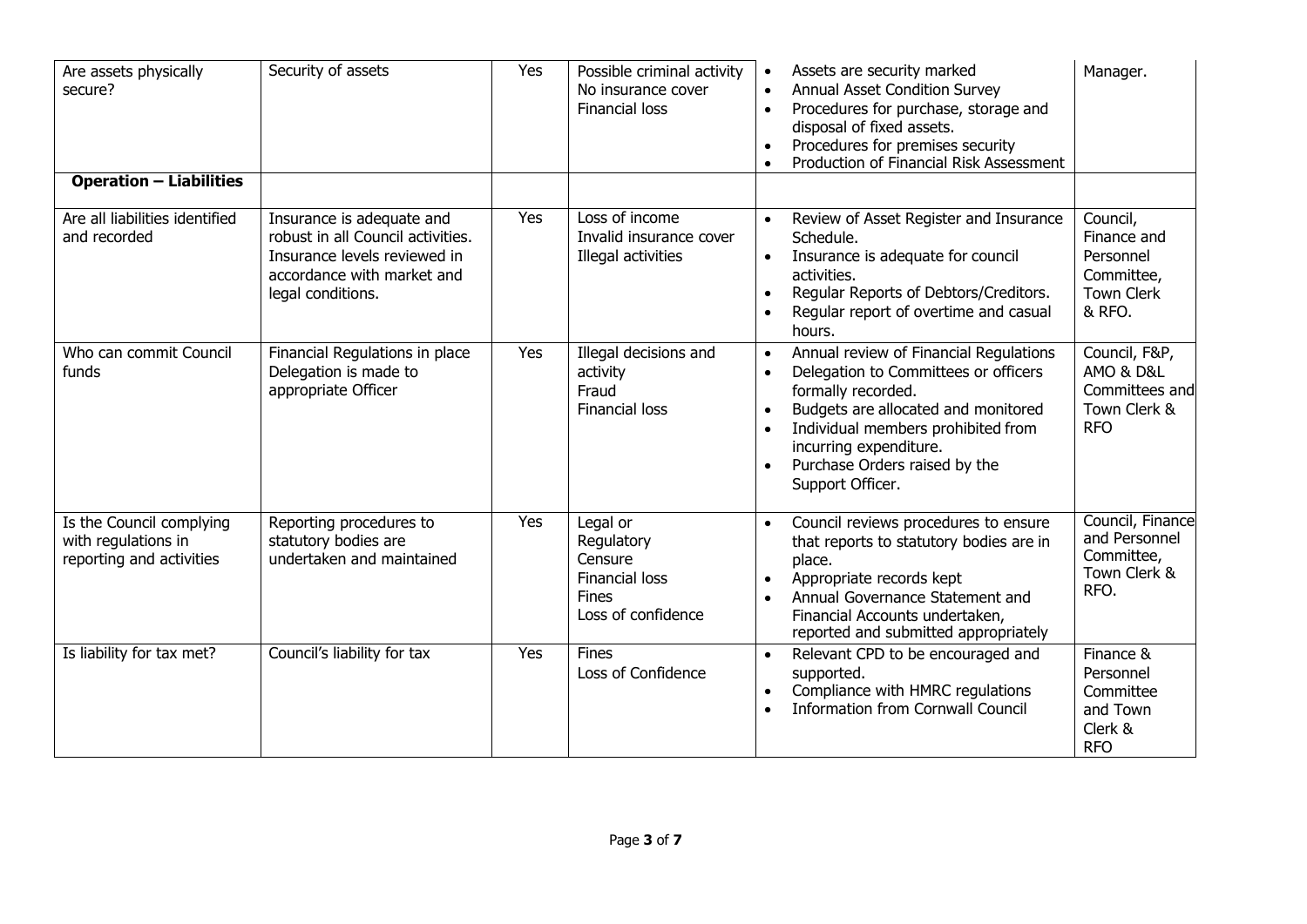| Exposure to VAT reviewed                                                                                                                                                           | VAT is reclaimed on goods<br>Council reviews level of VAT<br>reclaims                                                                                                                                                                                                                                     | Yes | VAT is being reclaimed<br>The levels of claim are<br>reviewed for compliance                                                                                                                                                                                 | Town Clerk &<br>VAT is identified in monthly reports<br>$\bullet$<br>VAT is identified in Trial Balance Sheet<br>RFO, Support<br>Officer<br>and Balance Sheet<br>Returns submitted quarterly<br>$\bullet$                                                                                                                                                                                                                                                                                                                                                                                               |
|------------------------------------------------------------------------------------------------------------------------------------------------------------------------------------|-----------------------------------------------------------------------------------------------------------------------------------------------------------------------------------------------------------------------------------------------------------------------------------------------------------|-----|--------------------------------------------------------------------------------------------------------------------------------------------------------------------------------------------------------------------------------------------------------------|---------------------------------------------------------------------------------------------------------------------------------------------------------------------------------------------------------------------------------------------------------------------------------------------------------------------------------------------------------------------------------------------------------------------------------------------------------------------------------------------------------------------------------------------------------------------------------------------------------|
| <b>Health and Safety</b>                                                                                                                                                           |                                                                                                                                                                                                                                                                                                           |     |                                                                                                                                                                                                                                                              |                                                                                                                                                                                                                                                                                                                                                                                                                                                                                                                                                                                                         |
| Compliance with<br>regulations and premises<br>Risk to staff<br><b>Risk to Public</b><br><b>Environmental Issues</b>                                                               | Compliance with all<br>appropriate legislation.<br>Risk Assessment procedures<br><b>CPD monitoring Processes</b><br>Reporting procedures to the<br>HSE in place                                                                                                                                           | Yes | <b>Financial loss</b><br>Legal or Regulatory<br>Censure<br>Injury to staff, public,<br>visitors and contractors<br>Poor morale and<br>absenteeism<br>Criminal negligence                                                                                     | Council,<br>Health and Safety policy in place and<br>$\bullet$<br>annually reviewed<br>Asset<br>Council reviews H & S procedures<br>Management<br>$\bullet$<br>All contractors are appropriately<br>and<br>$\bullet$<br>qualified and procedures in place<br>Operations<br>Reporting procedures with HSE<br>Committee,<br>$\bullet$<br>Appropriate records kept<br>Operations<br>CPD for Officers<br>$\bullet$<br>Mgr, Town<br>Clerk & RFO                                                                                                                                                              |
| <b>Personnel Risks</b>                                                                                                                                                             |                                                                                                                                                                                                                                                                                                           |     |                                                                                                                                                                                                                                                              |                                                                                                                                                                                                                                                                                                                                                                                                                                                                                                                                                                                                         |
| Loss of key personnel<br>Effective remuneration<br>policies<br>Good, sound and safe<br>working practices<br>Personnel development<br>polices<br>Regular appraisals and<br>training | Policies in place to retain and<br>motivate key staff<br>Non-discriminatory policies<br>based on merit, performance<br>and qualifications<br>Working practices based on<br>sound management and equal<br>opportunities<br>Staff are supported by the<br>council by implementation of<br>rigorous policies | Yes | High turnover, poor<br>morale and absenteeism<br>De-motivation with<br>limited efficiency and<br>effectiveness<br>Legal implications<br>and/or financial issues.<br>Cronyism, favouritism<br>and nepotism selection<br>and advancement<br>Monitoring Officer | Council must ensure that staff are<br>Finance and<br>$\bullet$<br>motivated by implementing polices to<br>Personnel<br>Committee<br>support staff.<br>Review of the Pay and Conditions Policy<br>and Town<br>$\bullet$<br>Review HR/other policies and<br>Clerk & RFO.<br>procedures.<br>Structures to be put in place to prevent<br>$\bullet$<br>cronyism, favouritism and nepotism.<br>CPD for Councillors to prevent legislation<br>$\bullet$<br>transgression and to ensure best practice<br>is implemented.<br>Appraisal System in place<br>$\bullet$<br>Business Resilience & Sustainability Plan |
| <b>Data Protection</b>                                                                                                                                                             |                                                                                                                                                                                                                                                                                                           |     |                                                                                                                                                                                                                                                              |                                                                                                                                                                                                                                                                                                                                                                                                                                                                                                                                                                                                         |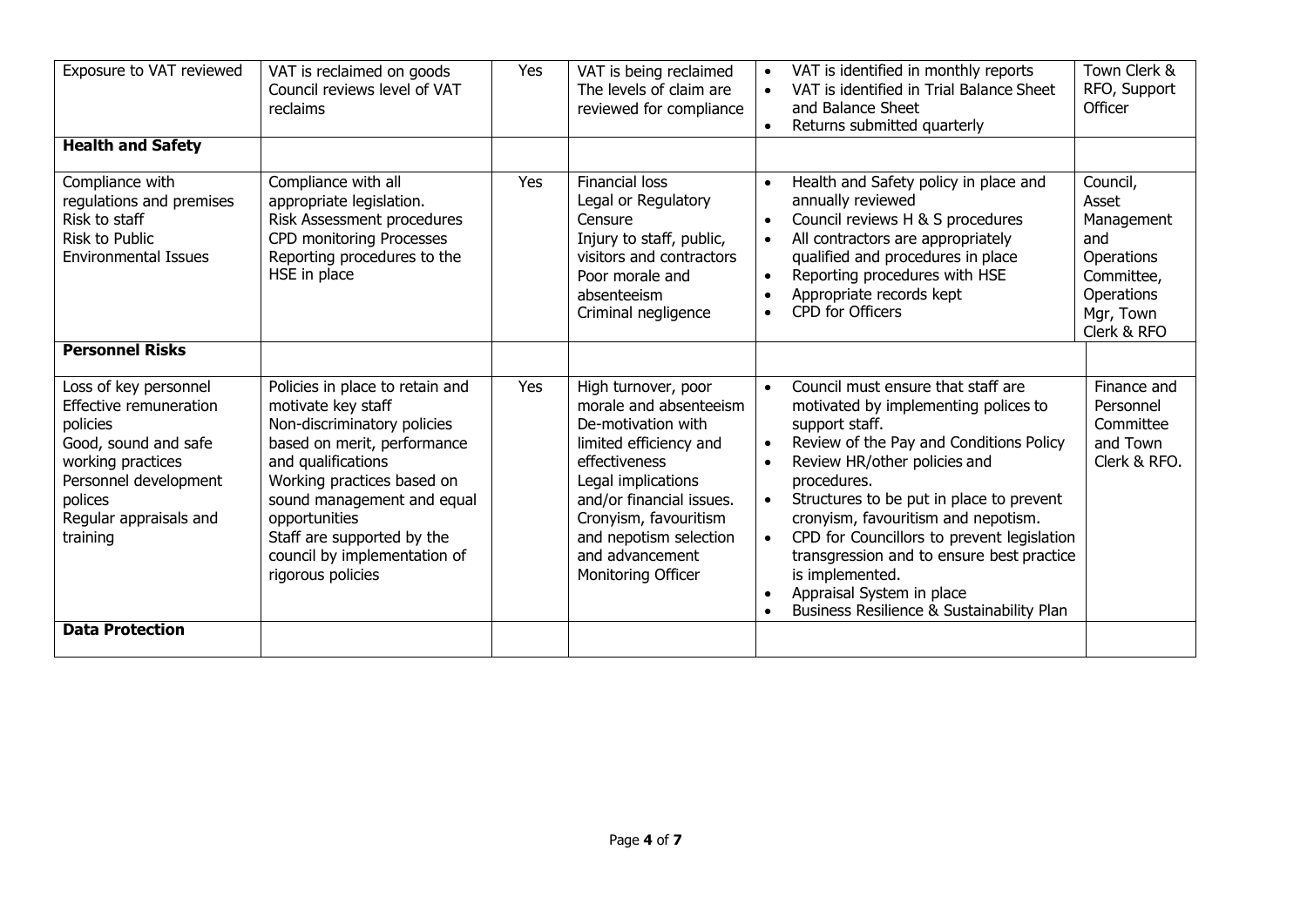| Compliance with Data<br>Protection Act<br>Security of Data                                                                                                                                          | Data is stored in compliance<br>with the Act<br>Access to Data<br>Review of Record Management<br>Freedom of Information | Yes                                                                                                                                                                                                                                                                                                                                                                                                                                                                    | Legal and Financial<br>penalties for non-<br>compliance<br>Loss of confidence | Review of Council Data Protection policy<br>and management of information to<br>ensure compliance.<br>Review of the Freedom of Information<br>Act to ensure compliance.<br>Review of implementation procedures<br>and reporting procedures<br>Correct implementation of the General<br>Data Protection Regulations (GDPR)<br>Appointment of the Data Protection<br>Officer (DPO)<br>CPD for the Town Clerk & RFO |                                                                   | Asset<br>Management<br>/ Operations<br>Committee,<br><b>Town Clerk</b><br>& RFO<br>(DPO) and<br>Support<br>Officer |
|-----------------------------------------------------------------------------------------------------------------------------------------------------------------------------------------------------|-------------------------------------------------------------------------------------------------------------------------|------------------------------------------------------------------------------------------------------------------------------------------------------------------------------------------------------------------------------------------------------------------------------------------------------------------------------------------------------------------------------------------------------------------------------------------------------------------------|-------------------------------------------------------------------------------|------------------------------------------------------------------------------------------------------------------------------------------------------------------------------------------------------------------------------------------------------------------------------------------------------------------------------------------------------------------------------------------------------------------|-------------------------------------------------------------------|--------------------------------------------------------------------------------------------------------------------|
| <b>ORGANISATIONAL FRAMEWORK</b>                                                                                                                                                                     |                                                                                                                         |                                                                                                                                                                                                                                                                                                                                                                                                                                                                        |                                                                               |                                                                                                                                                                                                                                                                                                                                                                                                                  |                                                                   |                                                                                                                    |
|                                                                                                                                                                                                     |                                                                                                                         | <b>ACTION POINTS</b>                                                                                                                                                                                                                                                                                                                                                                                                                                                   |                                                                               |                                                                                                                                                                                                                                                                                                                                                                                                                  | <b>BY WHOM</b>                                                    |                                                                                                                    |
| Loss of Key Staff                                                                                                                                                                                   |                                                                                                                         | Policies, procedures and systems in place to retain and support key staff<br>Succession planning and exit interviews - programme to act on any<br>relevant issues.                                                                                                                                                                                                                                                                                                     |                                                                               |                                                                                                                                                                                                                                                                                                                                                                                                                  | Finance and<br>Personnel<br>Committee and<br>Town Clerk &<br>RFO. |                                                                                                                    |
| Have personnel clear roles and responsibilities?<br>Are responsibilities sufficiently segregated?<br>Does everyone in the organisation clearly understand his or<br>her roles and responsibilities? |                                                                                                                         | Job Descriptions are current and appropriate.<br>$\bullet$<br>Delegations clear and unambiguous.<br>$\bullet$<br>Roles and responsibilities are clear and unambiguous. Organisational<br>structure has to be clearly defined with job descriptions and roles clear<br>and concise.<br>Line management structures to be reviewed to improve efficiency and<br>effectiveness.<br>Members' roles and accountabilities within the structure have to be<br>clearly defined. |                                                                               |                                                                                                                                                                                                                                                                                                                                                                                                                  | Personnel<br>RFO.                                                 | Finance and<br>Committee and<br>Town Clerk &                                                                       |
| Have all systems of control been clearly documented?<br>Procedures to document shortfalls and take corrective<br>action?                                                                            |                                                                                                                         | Systems and procedures need to be documented and in a similar vein any<br>shortfalls need to be investigated and monitored. The current systems<br>and procedures are investigated and monitored.                                                                                                                                                                                                                                                                      |                                                                               |                                                                                                                                                                                                                                                                                                                                                                                                                  |                                                                   | Finance &<br>Personnel<br>Committee and<br>Town Clerk &<br>RFO.                                                    |
| <b>FINANCIAL CONTROLS</b>                                                                                                                                                                           |                                                                                                                         |                                                                                                                                                                                                                                                                                                                                                                                                                                                                        |                                                                               |                                                                                                                                                                                                                                                                                                                                                                                                                  |                                                                   |                                                                                                                    |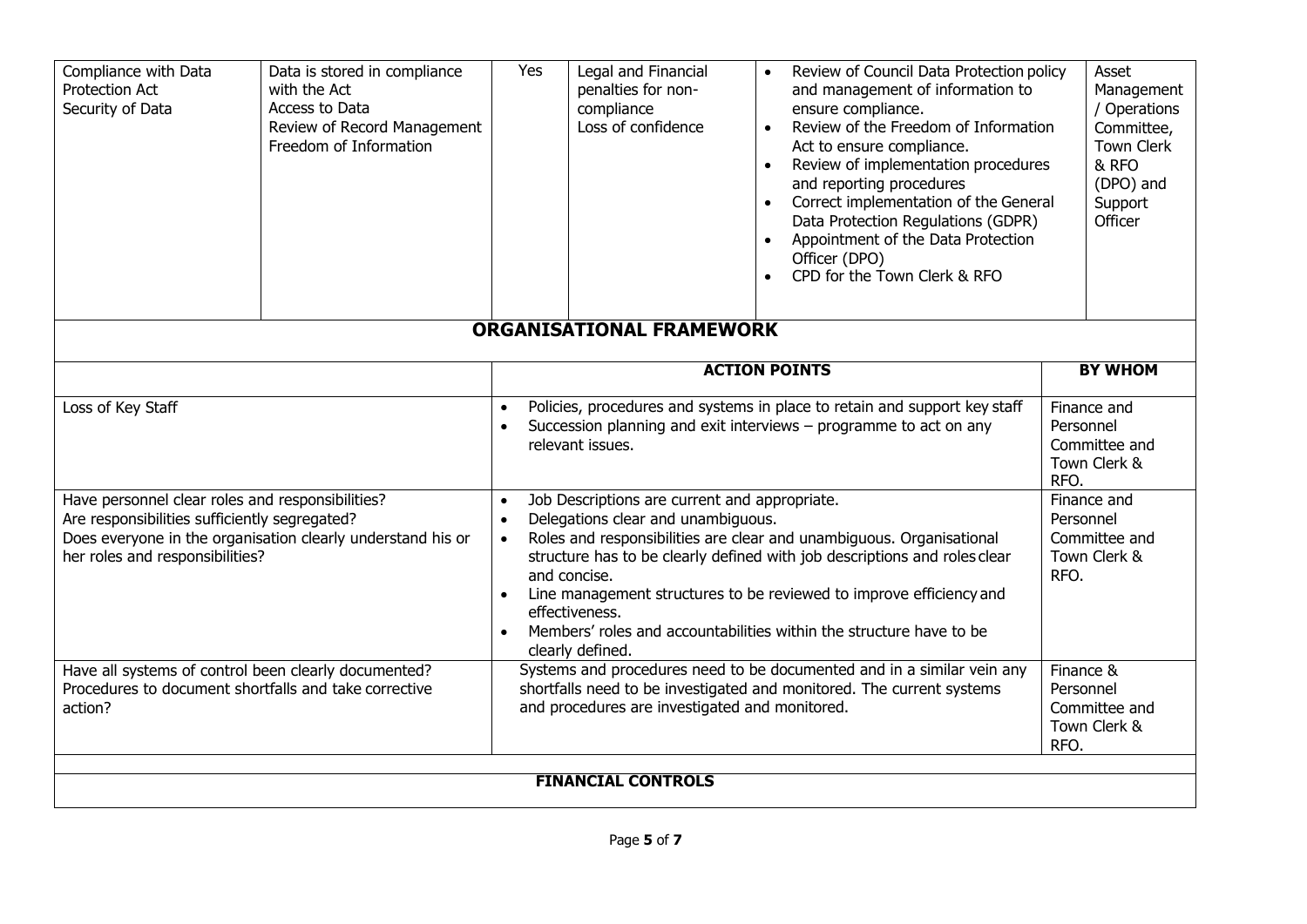| Fall in Cash Balances                                                                                                                                                                                                                                          | Monthly financial information to review working capital and implement<br>$\bullet$<br>cash flow forecasts if appropriate<br>Investment and Reserves policies in place<br>$\bullet$                                                                                                                                                                                                                                                                                                                                                                                                                                                                                        | Council,<br>Finance &<br>Personnel<br>Committee and<br>Town Clerk &<br><b>RFO</b>              |  |
|----------------------------------------------------------------------------------------------------------------------------------------------------------------------------------------------------------------------------------------------------------------|---------------------------------------------------------------------------------------------------------------------------------------------------------------------------------------------------------------------------------------------------------------------------------------------------------------------------------------------------------------------------------------------------------------------------------------------------------------------------------------------------------------------------------------------------------------------------------------------------------------------------------------------------------------------------|------------------------------------------------------------------------------------------------|--|
| Comprehensive Financial Regulations<br><b>Good Accounting Records</b><br>Regular Reconciliation's<br>Review of internal controls and systems                                                                                                                   | Annual review of financial regulations and delegations.<br>$\bullet$<br>Monthly financial information and the bank to cash book reconciliation<br>$\bullet$<br>are undertaken and balanced monthly.<br>Internal Audit systems and procedures reviewed.<br>$\bullet$<br>Standards of Competence for Internal Auditor<br>$\bullet$<br>Use of Xero accounting software<br>$\bullet$                                                                                                                                                                                                                                                                                          | Council, Finance<br>and Personnel<br>Committee,<br>Town Clerk &<br>RFO and Support<br>Officer. |  |
| What strategic and operational business planning activities<br>take place?<br>What procedures exist to review and agree budgets?<br>How are budgets delegated?<br>How are budget plans agreed and disseminated?                                                | The Council sets and agrees budgets at the annual precept deliberations.<br>$\bullet$<br>Procedures put in place to ensure those decisions are made with the<br>$\bullet$<br>fullest and maximum available information.<br>PID/Business Cases/Project Statements are produced for projects.<br>$\bullet$<br>Robust budget setting process with the inclusion of development plans.<br>$\bullet$<br>General reserves and reserves are monitored in line with policy.<br>$\bullet$<br>The process is strengthened with greater delegation and additional<br>$\bullet$<br>operational input from other Committees.<br>Delegation and ownership of cost centres.<br>$\bullet$ | Council,<br>Committees and<br>Town Clerk &<br><b>RFO</b>                                       |  |
| How is financial and other related performance managed?<br>What types of internal financial report are prepared and how<br>are they issued?<br>What use is made of the reports?<br>How is the need for, and benefit of, particular report formats<br>reviewed? | Production of monthly financial information for information at each<br>monthly Council meeting clearly illustrating the budgets, actual and<br>outstanding balances in each cost centre. The format includes<br>percentage of actual to budget.<br>Procedures to act on reports and appropriateness of format.<br>Use of Xero accounting software.                                                                                                                                                                                                                                                                                                                        | Council, all<br>Committees,<br>Town Clerk &<br>RFO and Support<br>Officer                      |  |
|                                                                                                                                                                                                                                                                | <b>CAPITAL PROJECTS</b>                                                                                                                                                                                                                                                                                                                                                                                                                                                                                                                                                                                                                                                   |                                                                                                |  |
|                                                                                                                                                                                                                                                                | <b>ACTION POINTS</b>                                                                                                                                                                                                                                                                                                                                                                                                                                                                                                                                                                                                                                                      |                                                                                                |  |
| What processes are in place to evaluate the need for, and<br>benefits of, any potential capital projects?                                                                                                                                                      | Should be included in the Town Council Strategy, linked with tangible<br>$\bullet$<br>fixed asset management<br>Consider any proposed or introduced legislation.<br>$\bullet$<br>Production of PID, Business Case and/or Project Statement<br>$\bullet$<br>Review of allocated reserves<br>$\bullet$                                                                                                                                                                                                                                                                                                                                                                      | All Committees,<br>Town Clerk &<br><b>RFO</b>                                                  |  |
| What processes are in place to assist with deciding between<br>conventional capital procurement and borrowing finances?                                                                                                                                        | Reviews of allocated reserves and application within the Strategy<br>$\bullet$<br>document.<br>Production of PID, Business Case and/or Project Statement<br>$\bullet$                                                                                                                                                                                                                                                                                                                                                                                                                                                                                                     | All Committees and<br>Town Clerk & RFO to<br>monitor/moderate                                  |  |